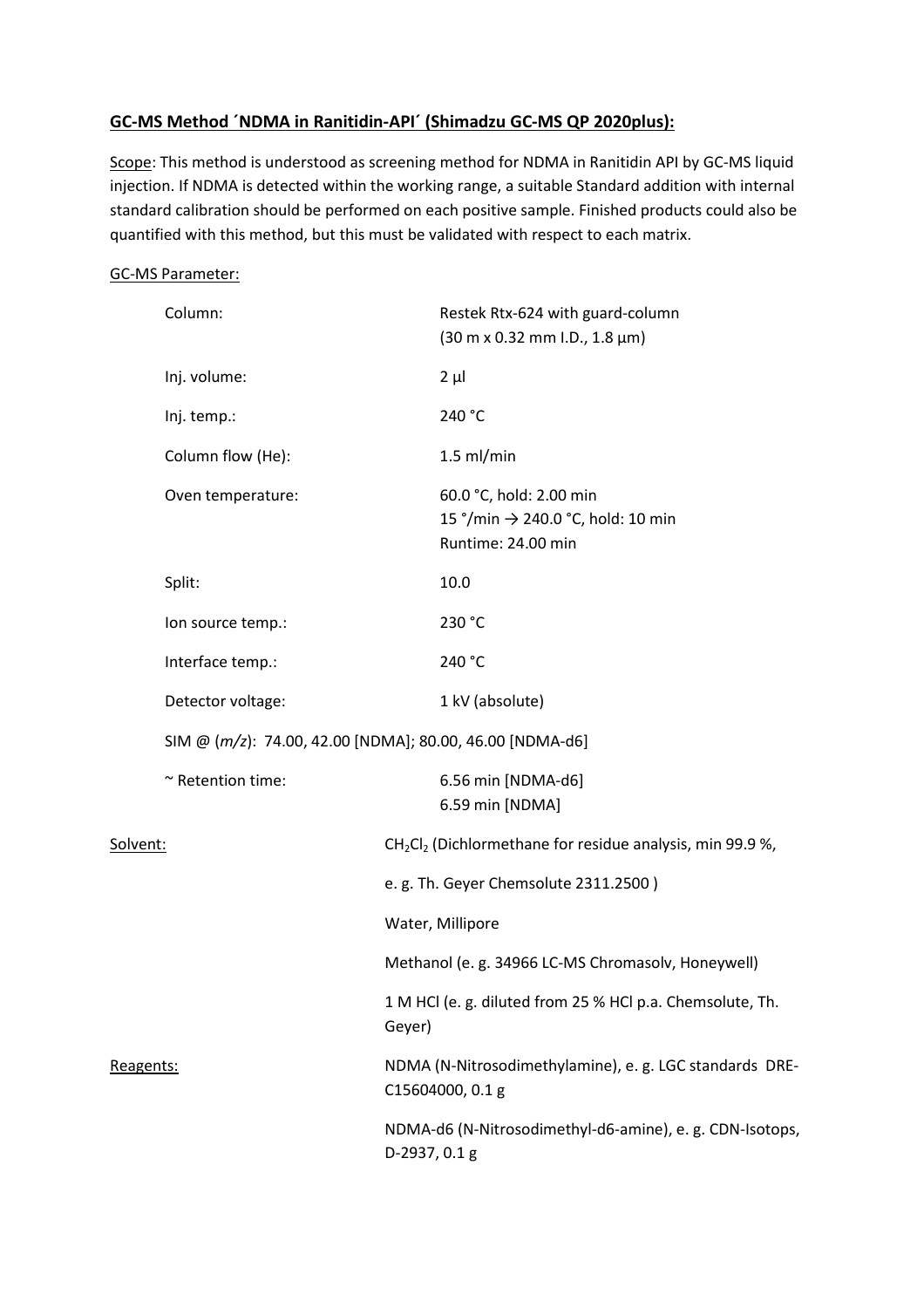# **Standard stock solution (NDMA) = 1 mg/ml in MeOH**

For example, weigh 10 mg of NDMA in a 10.0 ml volumetric flask and dilute to volume with MeOH.

#### Working standard solution  $1$  ( $c = 1$   $\mu$ g/ml)

Dilute 20 µl Standard stock solution to 20.0 ml with  $CH_2Cl_2$ .

Working standard solution **2** (c = 10 µg/ml) // Individual volumes can also be used as Spiking solution.

Dilute 200 µl Standard stock solution to 20.0 ml with  $CH_2Cl_2$ .

#### **Internal Standard stock solution NDMA-d6 = 1.0 mg/ml in MeOH**

For example, weigh 10 mg of NDMA-d6 in a 10.0 ml volumetric flask and dilute to volume with MeOH.

Internal Standard working solution  $(c = 5 \mu g/ml)$ 

Dilute 100 µl Internal Standard stock solution to 20.0 ml with  $CH_2Cl_2$ .

**Reference sample amount:** max. 400 mg API or less (depending on the grade of contamination)

#### **1. Linearity**

Prepare the following concentrations by dilution of the **NDMA** stock solution with  $CH_2Cl_2$ :

|     | conc.                            | Vol. Working                          | Vol. Working    | Vol. Internal         | Fill up to   |
|-----|----------------------------------|---------------------------------------|-----------------|-----------------------|--------------|
|     |                                  | Standard sol. 1                       | Standard sol. 2 | Standard working sol. | $(CH_2Cl_2)$ |
| KO. | $\Omega$                         | 0                                     |                 | $40 \mu$              | $2.0$ ml     |
| K1  | 0.025 ppm $(0.010 \,\mu g/ml)$   | $20 \mu$                              | $- -$           | $40 \mu$              | $2.0$ ml     |
| K2  | 0.050 ppm $(0.020 \mu g/ml)$     | $40 \mu$                              | $-$             | $40 \mu$              | $2.0$ ml     |
| K3  | $0.100$ ppm $(0.040 \,\mu g/ml)$ | $80 \mu$                              | $-$             | $40 \mu$              | $2.0$ ml     |
| K4  | $0.250$ ppm (0.100 $\mu$ g/ml)   | $\qquad \qquad -$                     | $20 \mu$        | $40 \mu$              | $2.0$ ml     |
| K5  | $0.500$ ppm (0.200 µg/ml)        | $--$                                  | $40 \mu$        | $40 \mu$              | $2.0$ ml     |
| К6  | 1.000 ppm $(0.400 \,\mu g/ml)$   | $--$                                  | $80 \mu$        | $40 \mu$              | $2.0$ ml     |
| K7  | 2.000 ppm $(0.800 \,\mu g/ml)$   | $\hspace{0.05cm}$ – $\hspace{0.05cm}$ | $160$ µl        | $40 \mu$              | $2.0$ ml     |
| K8  | 4.000 ppm $(1.600 \,\mu g/ml)$   | $\hspace{0.05cm} \textbf{--}$         | $320 \mu$       | $40 \mu$              | $2.0$ ml     |
| K9  | 6.000 ppm $(2.400 \mu g/ml)$     | $- -$                                 | 480 µl          | $40 \mu$              | $2.0$ ml     |

c (Internal Standard) =  $0.100 \mu g/ml$ 

Fill each solution in a GC-Vial

# $\Rightarrow$  **Result:** NDMA:  $R^2$  = 0,99986

### **2. LOQ/LOD**

Limit of quantitation/Limit of detection (LOQ/LOD):

NDMA: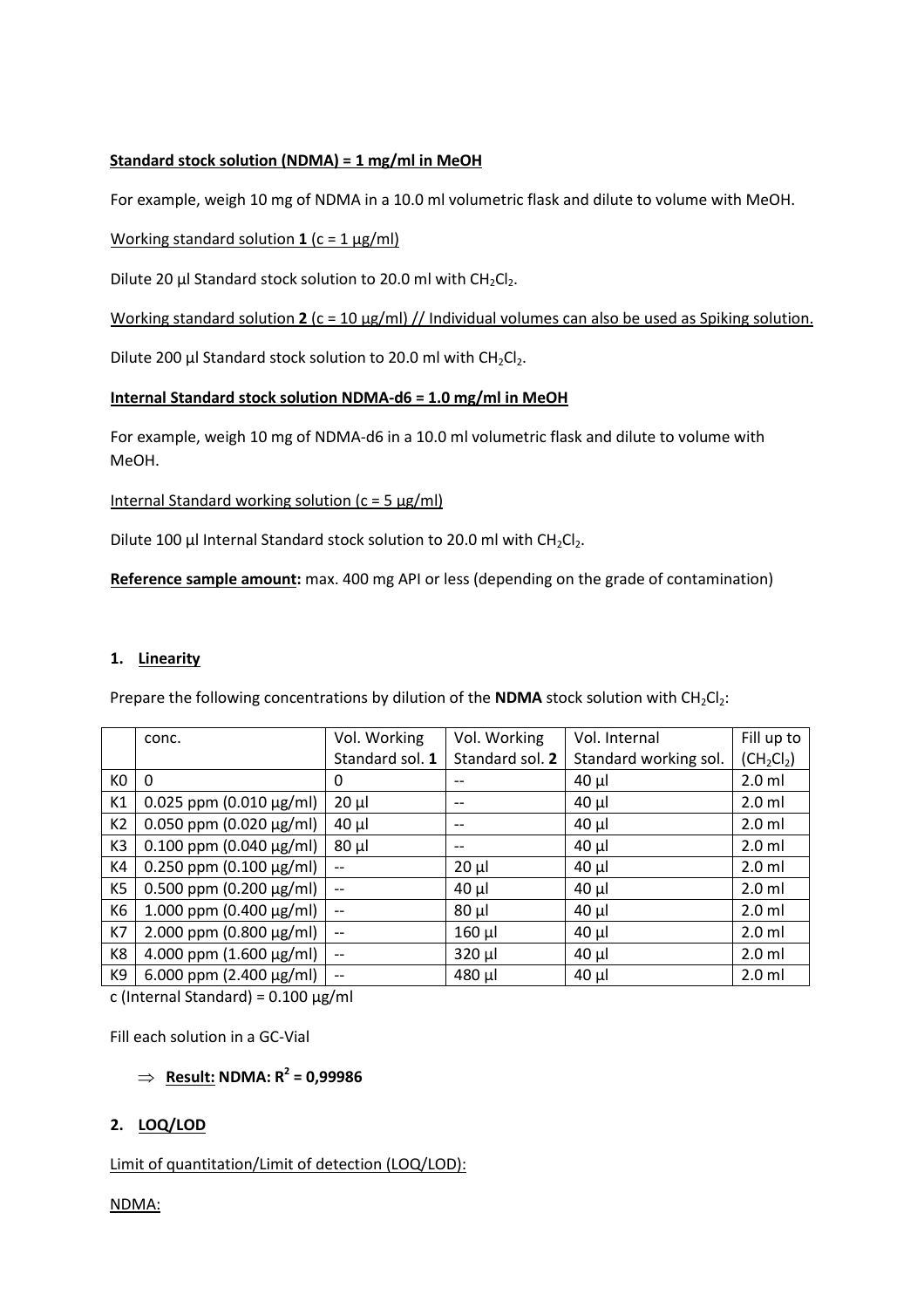*S/N* (from K2) = 26.35

- $\Rightarrow$  LOQ = 19.8 ppb
- $\Rightarrow$  LOD = 5.9 ppb

# **3. Sample preparation**

#### Sample solution (API samples) for screening purposes:

### Ranitidine:

Weigh a max. of 400 mg API in a suitable glass vial. Add 20 µl of Internal Standard working solution. Add 5.0 ml water and dissolve by vortexing for 2 min, then add 1.0 ml of CH<sub>2</sub>Cl<sub>2</sub>, and vortex for 2 x 2 min with intermediate shaking. After standing and layering, the lower layer was taken for injection. If the separated organic phase is not completely clear, it should be centrifuged first, and then the clear supernatant is injected. Prepare in duplicate.

A third sample is prepared following the above procedure, but 40 µl of Working standard solution **2** is added directly before the Internal Standard. Recovery should be within 70 - 130 %.

### **4. Standard Addition (for quantification)**

Sample solution (API): Weigh a max. of 1,600 mg API in a 5.0 ml volumetric glas flask and add 1 M HCl. Vortex for 2 min with intermediate shaking until the sample is completely dissolved. Bring up to volume.

Prepare the following Standard addition by adding the volumes from the table (concentrations and volumes may be adapted accordingly, depending on the contamination of the sample). Vortex each prepared level for 2 x 2 min with intermediate shaking after the addition of  $CH_2Cl_2$ :

|        | Vol. of          | Vol. Working    | Vol. Internal         | Spiked        | Vol. $CH2Cl2$ |
|--------|------------------|-----------------|-----------------------|---------------|---------------|
|        | Sample solution  | Standard sol. 1 | Standard working sol. | amount        | added         |
| STD-KO | $1.0$ ml         | $0 \mu$         | $20 \mu$              |               | 980 µl        |
| STD-K1 | $1.0$ ml         | $25 \mu$        | $20 \mu$              | $0.025 \mu g$ | $955$ µl      |
| STD-K2 | $1.0$ ml         | $100 \mu$       | $20 \mu$              | $0.100 \mu g$ | $880 \mu$     |
| STD-K3 | 1.0 <sub>m</sub> | $400$ µl        | $20 \mu$              | $0.400 \mu g$ | 580 µl        |

 $\Rightarrow$  Linearity should be not less than 0.995

Sample solution (Drug products): For example weigh an equivalent of a max. of 1,600 mg API of the fine powdered matrix in a suitable glas flask and add 25.0 ml 1 M HCl. The sample is placed for 10 min in an ultrasonic bath and then vortexed for 2 min with intermediate shaking. It is then centrifuged for 5 min at 4,500 rpm. The supernatant is used as Sample solution.

Prepare the following Standard addition by adding the volumes from the table (concentrations and volumes may be adapted accordingly, depending on the contamination of the sample). Vortex each prepared level for 2 x 2 min with intermediate shaking after the addition of  $CH_2Cl_2$ :